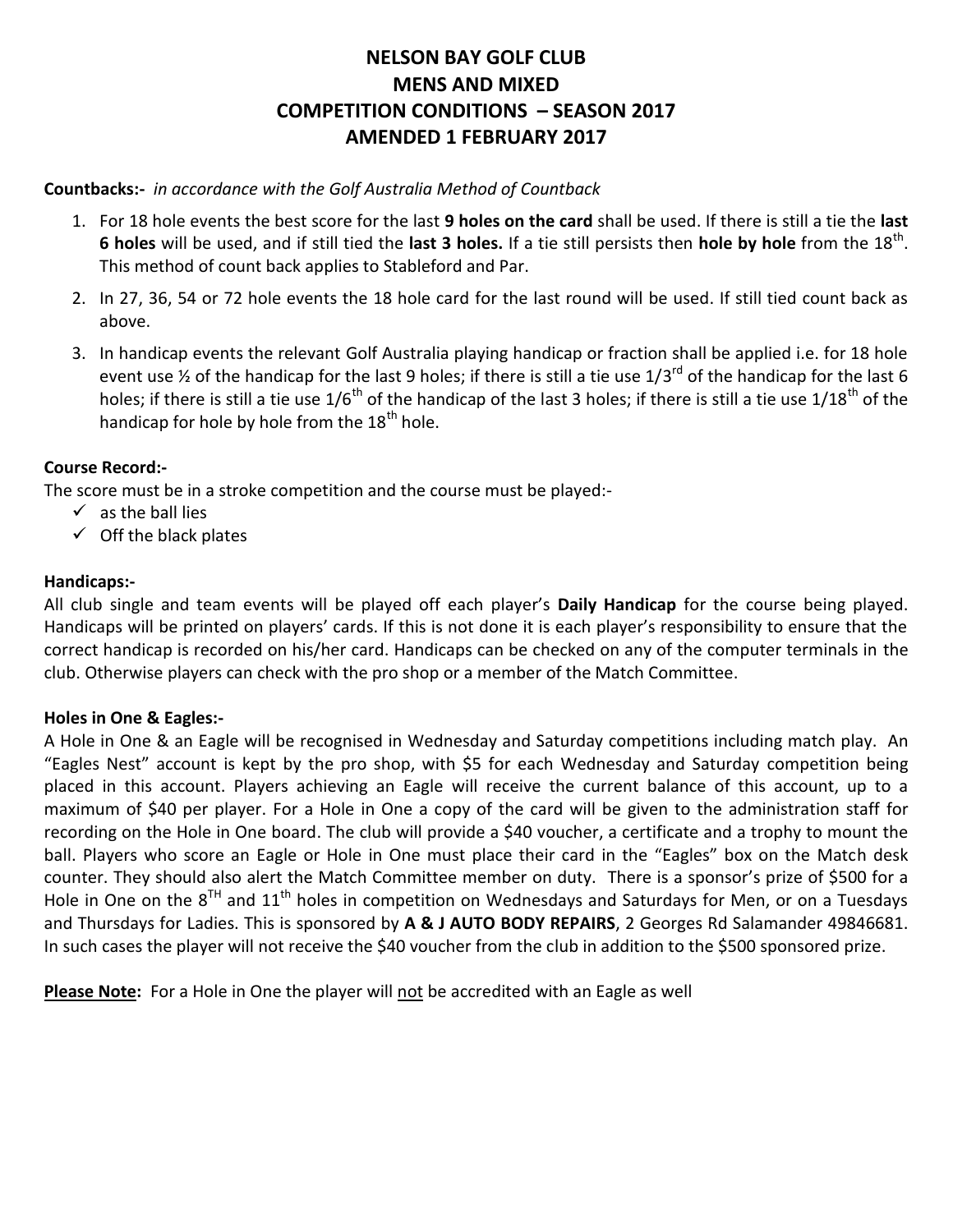#### **Competition Conditions & Wet Weather:-**

A competition will be held unless the course is declared unplayable and closed or if there are insufficient starters to form a competition. There needs to be 16 starters to form a competition – if there are less than 16 players it will become a ball competition run by the Pro Shop.

The Captain in consultation with the Match Committee has the right to reprogram major events**.** Any player who enters the competition does so knowing that the competition may be abandoned if the course becomes unplayable or if there are insufficient starters to form a competition. During the play of a major event if the course is declared unplayable and closed by the green staff or Match Committee the event will be rescheduled where possible.

Players are expected to report to the Pro shop a minimum of 15 minutes before their scheduled tee time. 30 Minutes is recommended in case it is necessary to reorganise some groups. The pro shop staff are authorised by the Match Committee to make such changes in the interests of a balanced allocation of players.

If a player has to withdraw from a competition it is his/her responsibility to notify the pro shop as early as possible, (and certainly prior to the scheduled tee time).

#### **Handicap Divisions and Prizes:-**

Handicap divisions will be based on each player's **Daily Handicap** for the course being played.

For **Men's competitions on Wednesdays and Saturdays** there will be three divisions based on **Daily Handicaps**: A grade:  $0 - 15$ 

B grade: 15.5 – 23 C grade: 23.5 – 36

For **Mixed Medley competitions on Fridays and Sundays** there will be three grades for Men as above and two divisions for Ladies.

Ladies Division 1: 0 - 24 Ladies Division 2:  $24.5 - 45$ 

**The Match Committee may change the Handicap divisions** for any event if it is warranted due to playing conditions or playing numbers.

Conditions of Competition (including handicap divisions) for all other **Ladies events** are determined by the **Ladies Committee**.

### **Awarding of Scratch Prizes:**

A scratch prize will be awarded for all Monthly Medal events and Club Championships.

### **Nearest the Pins:-**

For Men's competitions there will be Nearest the Pin awards on two par 3s. In the Friday and Sunday Mixed Medley competitions there will be Nearest the Pin awards on one par 3 - one for men and one for ladies.

### **Rules Governing Play:-**

All rounds shall be played under the Rules of Golf as approved by the R & A Rules Limited and the United States Golf Association as well as the Nelson Bay Club's Local Rules and By-Laws.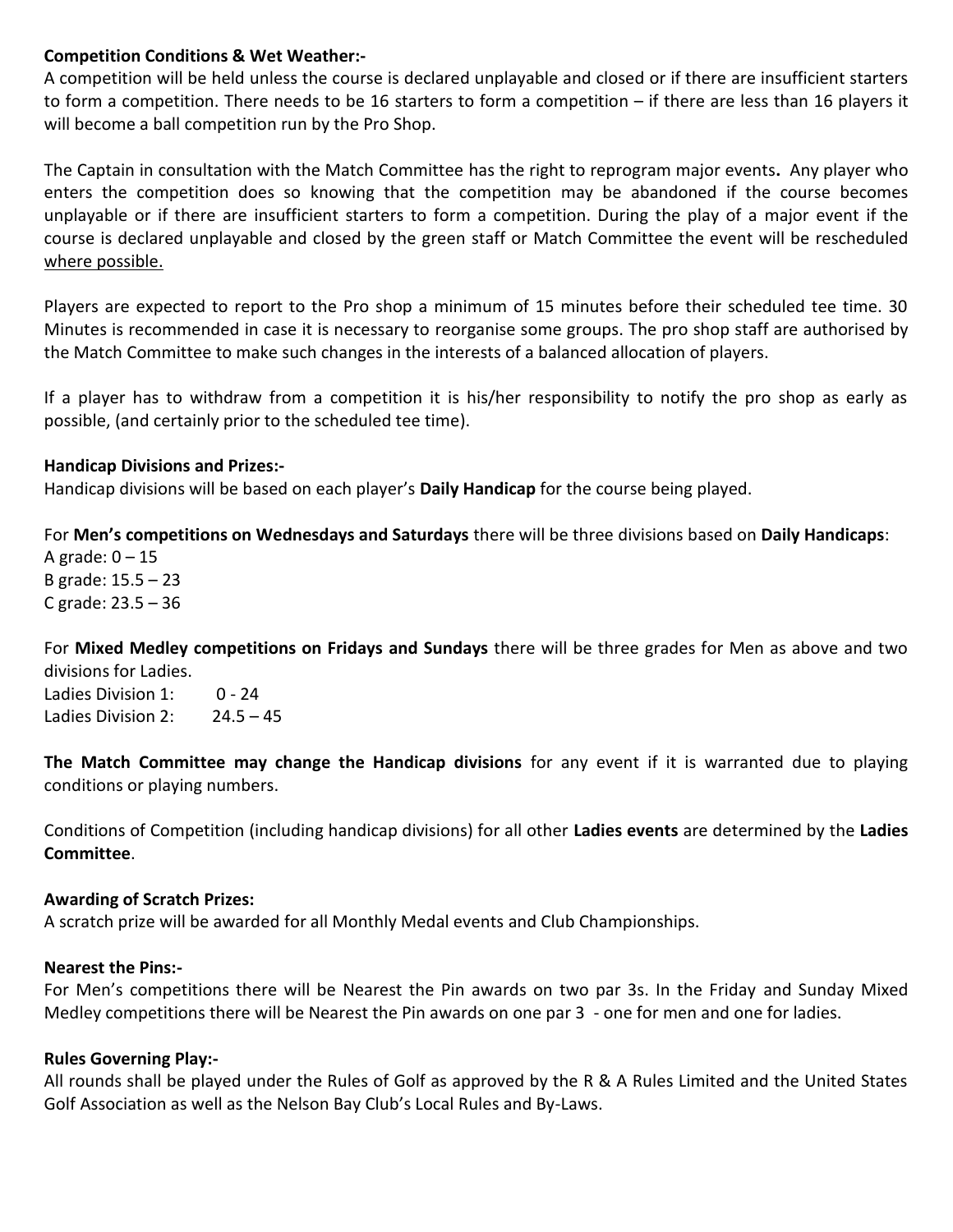# **WEEKLY CLUB COMPETITIONS CONDITIONS OF PLAY (see extra conditions for yearly events)**

- 1. The Match Committee will make all arrangements and have full power to alter or make any variations to the conditions of play should it be deemed necessary. Any disputes will be settled by the Match Committee, whose decision will be final.
- 2. Competitions will be open to all members and visitors who hold a current Golf Australia handicap or a current handicap certified by the body governing Golf in the player's country of residence.
- 3. Players enter competitions by adding their name to the appropriate time sheet prior to the event. Timesheet Ballots are held for the Men's Wednesday and Saturday competitions and the Friday and Sunday Mixed Medley competitions. These procedures are outlined under a separate section of Timesheets Ballots.
- 4. The format for each event appears in the current fixtures book. The Match Committee reserves the right to make any changes to the current fixtures as deemed necessary.
- 5. Players must start at the time set down on the Timesheet. However the Match Committee reserves the right to alter starting times where necessary. As provided in Rule 33-7, if the player arrives at his/her starting point ready to play within five minutes after the scheduled starting time the penalty for failing to start on time is loss of the first hole in match play or two strokes at the first hole in stroke play. After this time the penalty is disqualification.
- 6. Players are expected to report to the Pro Shop at least 15 minutes before the appointed time given in the draw.
- 7. The Rules of Golf and the Nelson Bay Golf Club Local Rules and Temporary Local Rules will be the rules of play for all club competitions.
- 8. Pace of Play: Each group must maintain its position on the course with respect to the group preceding it. Any group with a clear hole in front of it will be considered to be out of position. Penalties will be issued to individuals in such groups who by their pace contribute to such delay. Warnings may or may not be issued prior to penalties at the discretion of the Match Committee.
- 9. Motorised carts are permitted in all Nelson Bay Club Competitions
- 10. Prizes will be awarded as determined by the number of players in the field and by the decision of the Match Committee member on duty at the time.
- 11. All ties will be decided by the Golf Australia method of count back.
- **NB: Please see separate conditions of play for all the various events held during the year, including Club Championships.**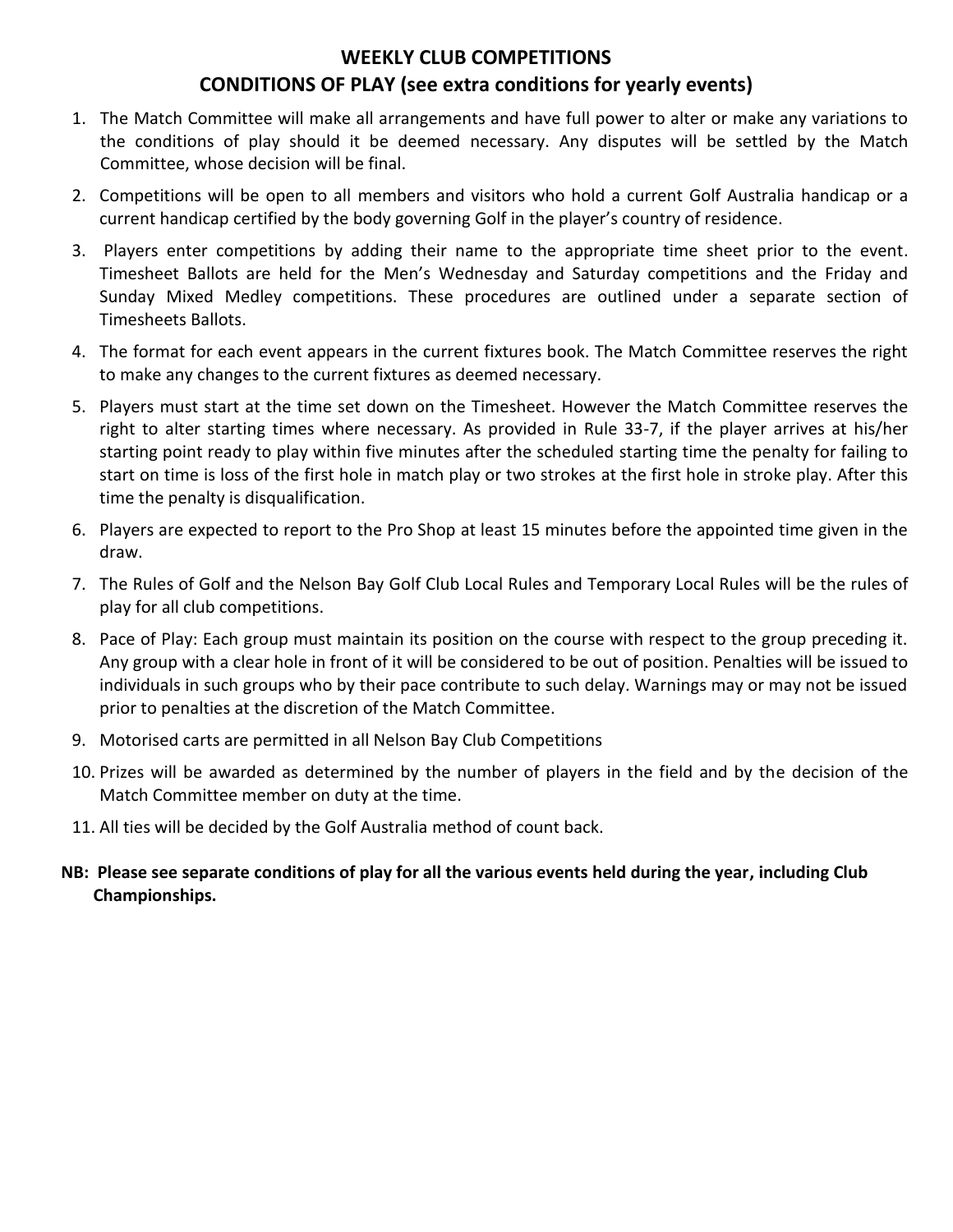# **NELSON BAY GOLF CLUB CONDITIONS OF PLAY MENS CLUB CHAMPIONSHIPS**

- 1. The Mens Club Championship is open to Full Playing Members of the club.
- 2. The Championships will be played over four stroke rounds.
- 3. The Championships will be played in A, B and C grades. Grade divisions will be determined by the Match Committee. In addition there will be divisions for Seniors (over 55) and Juniors (under 18). A competitor's age will be that at the beginning of the Club Championships.
- 4. The Daily Handicap of each competitor in the 1st round will be "frozen" for all four rounds of the Championships. However there will be a separate Daily Nett event on each day of the Championships based on current Daily Handicaps.
- 5. Players will be required to pre-enter the Championships by completing an entry form and enclosing the entry fee. These must be lodged in the box placed on the Match desk counter by the advertised closing date.
- 6. Players may request a morning  $(6.30 8.30)$  or afternoon  $(10.30 12.30)$  tee time.
- 7. Players may lodge their entry forms together and request to be allocated to the same group. However the Match Committee has final responsibility for the allocation of groups and tee times.
- 8. After the 3rd round the top 4 ranked players in each grade will be seeded to play in the final groups in the afternoon session of the final round.
- 9. There will be Scratch and Nett winners and runners up in each grade. The overall Scratch winner will be declared Club Champion.
- 10. In the event of a tie in a Nett event, or for 2nd place in a scratch event, the result will be determined by the Golf Australia count-back system
- 11. In the event of a tie for 1st place in a Scratch event, the result will be determined by a play-off over the 10th, 11th and 18th holes, and thereafter sudden death on the 18th until the tie is resolved.
- 12. In the event of more than two players being involved in a play-off for 1st place, the final winner will be declared as 1st place and the other players involved will be placed according to finishing order in the playoff.
- 13. Players need to be aware of the possibility of a play-off, regardless of what time they finish their round. Any player not present and ready to play at the commencement of a play-off will forfeit his place, and will be placed accordingly.
- 14. Players entering the Club Championship do so in the knowledge that the Match Committee has the final decision on the allocation of players to positions on the timesheet.
- 15. Match Conditions for the Men's Club Championships will be printed on the back of the entry forms, and all players are expected to acquaint themselves with these conditions.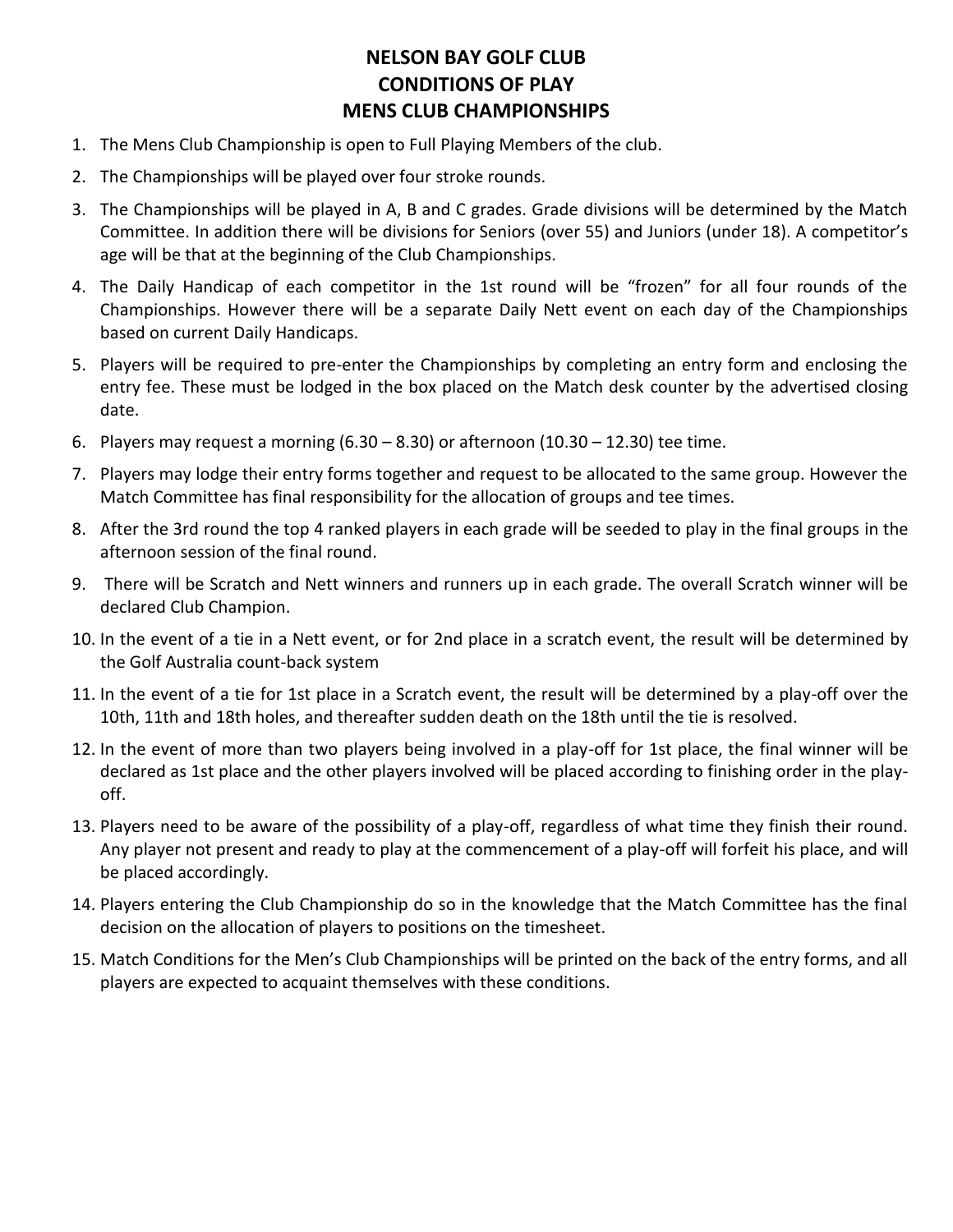## **MENS MONTHLY MEDAL**

- 1. Monthly Medal competitions are open to Full Playing Members of the club. Flexi members, Limited Day members and visitors may play in the Monthly Medal competitions. However they are only eligible to win 2nd or 3rd places, with the Monthly Medal being awarded to the highest placed Full Playing member. On each round of the Monthly Medal a stableford competition is offered on the other course.
- 2. A Monthly Medal competition will be held each month from February to October inclusive.
- 3. Each Monthly Medal competition will be held over one Stroke round, in A, B and C grades.
- 4. The Medal of Medals event will be held in November. This event is open to all Monthly Medal winners, and will be played over one Stroke round. It would be preferable (but not compulsory) for the Monthly Medal winners to be grouped together on the timesheet.
- 5. Monthly Medals will be awarded for Nett scores. Any ties will be decided by the Golf Australia count-back system
- 6. Scratch scores in each Monthly Medal competition will be recorded for use in the TORO SCRATCH CHAMPIONSHIP. This will be calculated from each player's best 5 scratch scores over all Monthly Medal competitions. Prizes will be awarded to the top three players in the overall point-score. In the case of a tie in the final point-score the player with the lower score in his most recent event will be declared the winner. If still equal the countback will compare scores in the players' 2nd last events, and so on until a winner is determined.
- 7. There will be a Player of the Year competition for the Nett scores. Points will be awarded on the basis of: Medal winner in each grade: 6 points, Equal points to winner but beaten on count-back: 5 points, runner up: 4 points, 3rd place: 3 points, Break handicap: 2 points, Play to handicap: 1 point. (NB "Play to Handicap" means Nett 72 on the day, regardless of the Daily Scratch Rating calculated by Golflink). There will be a winner and runner-up in the Player of the Year competition. In the case of a tie in the final pointscore, the winner will be determined by the highest points in any round. If still equal the winner will be the player with the most recent highest score.
- 8. The Scratch and Player of the Year competitions conclude at the October Monthly Medal competition.
- 9. A "Monthly Mug" will be provided for each Monthly Medal competition. This is sponsored by SS & LM JOHNSTON EARTHMOVING. The Monthly Mug is awarded to the best Nett score over all grades in each Monthly Medal competition. The winner's name will be engraved on the mug each month. At the end of the year the Medal of Medals winner will receive the mug plus a shirt.

# **MEN'S FOURSOMES CHAMPIONSHIPS**

- 1. The Mens' Foursomes Championship is open to Full Playing Members of the Club.
- 2. The Men's Foursomes Championships will consist of 1 X 27 holes stroke foursomes round.
- 3. One of the pair will hit off on the odd-numbered holes, and the other partner will hit off on the evennumbered holes.
- 4. There will be Scratch and Nett winners and runners-up.
- 5. Annual Presentations will be made to the winners and runners up in the Scratch event.
- 6. In the Nett event the handicap for each pair will be 3/4 of their total handicap.
- 7. In the event of a tie in the Nett event, or for 2nd place in a scratch event, the Golf Australia countback system will be used.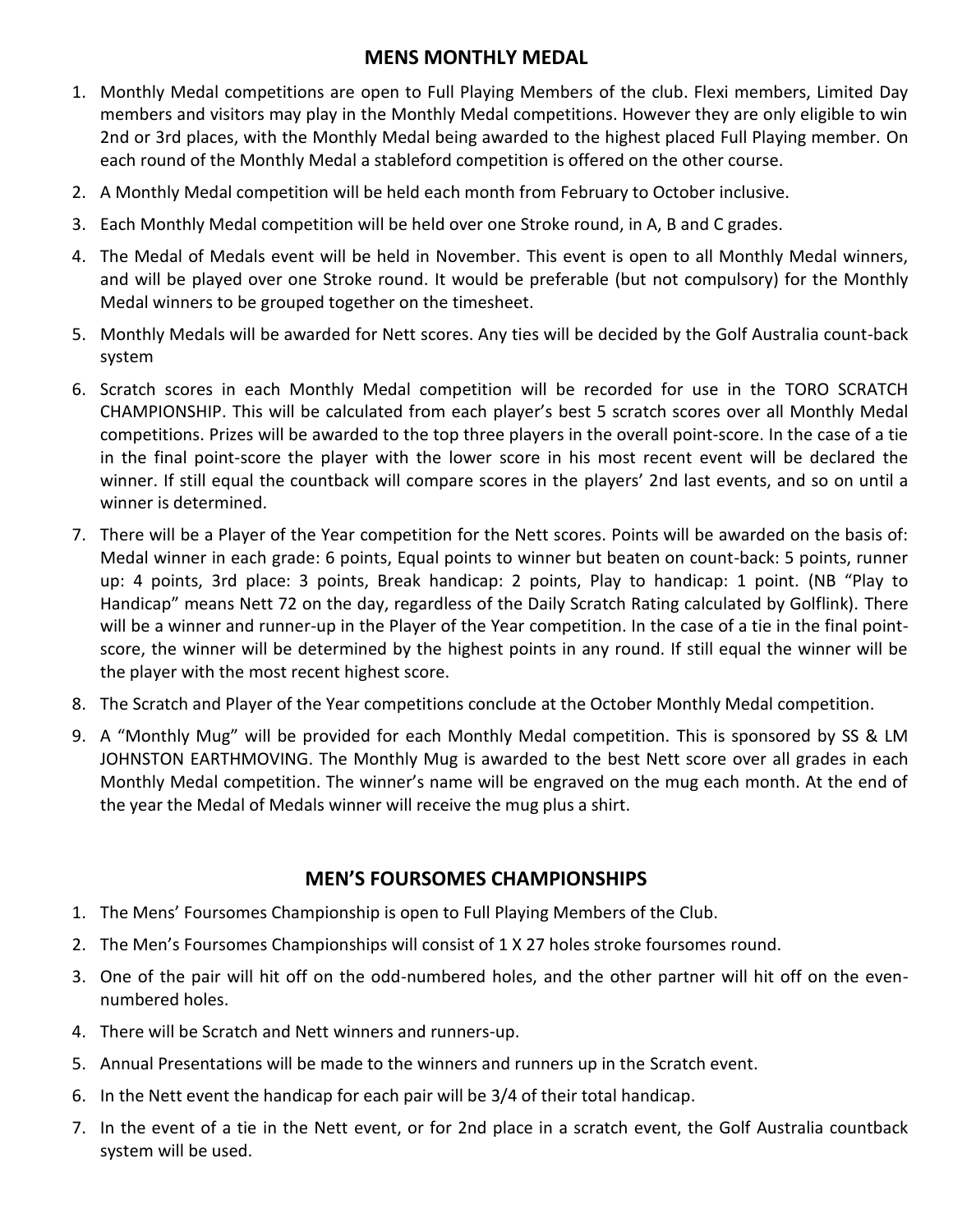- 8. In the event of a tie for 1st place in a Scratch event, the result will be determined by a play-off over the 10th, 11th and 18th holes, and thereafter sudden death on the 18th until the tie is resolved.
- 9. In the event of more than two pairs being involved in a play-off for 1st place, the final winner will be declared as 1st place and the other pairs involved will be placed according to finishing order in the playoff.
- 10. Players need to be aware of the possibility of a play-off, regardless of what time they finish their round. Any players not present and ready to play at the commencement of a play-off will forfeit their place, and will be placed accordingly.

### **PRESIDENTS V CAPTAINS MATCH PLAY**

- 1. Players will enter their names onto the timesheet for the day of this competition.
- 2. The pro shop staff will mark the card for each pair as either in the President's or Captain's team, with two players in each group representing each team.
- 3. The two competing players will play match-play. The lower handicapper will play off scratch, and the other player's handicap will be adjusted accordingly.
- 4. The Match Index will be used.
- 5. In the event of an odd number of players in a group, one player can play separate matches against the two other opponents.
- 6. At the completion of the round each player will record the result of his match on his card. Eg WIN 2 and 1, LOSS 2 and 1 MATCH HALVED, etc. These will be totaled to determine the winning team in the Presidents v Captains competition.
- 7. All players representing the winning team, (President's or Captain's) will be awarded one ball each. There will be no other prizes or ball run-down.

### **MENS SCRATCH MATCH PLAY CHAMPIONSHIPS**

- 1. The Mens' Scratch Matchplay Championsip is open to Full Playing Members of the club.
- 2. A qualifying round will be played in the Monthly Medal competition on Saturday 2 September 2017. The deadlines for each round will be displayed on the draw. The Finals will be played on Saturday 14 October in conjunction with President's v Captain's matchplay.
- 3. THE BEST 8 SCRATCH SCORES PER GRADE will qualify. Players must place a "Q" on their card if they wish to qualify.
- 4. Grade cut-offs are as for the normal Saturday grades based on DAILY HANDICAPS: A GRADE 0 15, B GRADE 16 – 23, C GRADE 24 – 36. The grades are set on each player's DAILY HANDICAP ON 2 SEPTEMBER 2017, regardless if their handicaps change in subsequent weeks.
- 5. Players' names and phone numbers (preferably mobile) will be listed on the draw sheet to make it easier to arrange matches. These numbers will be taken from the club's data base unless otherwise advised.
- 6. Players will be seeded into the draw, with 1st v 8th, 2nd v 7th etc
- 7. All matches will be played under MATCHPLAY CONDITIONS OFF SCRATCH.
- 8. Players will be given a 2 week period in which to complete their match. As it is Matchplay format it obviously can't be played within a competition. However the pro shop could still reserve the two players a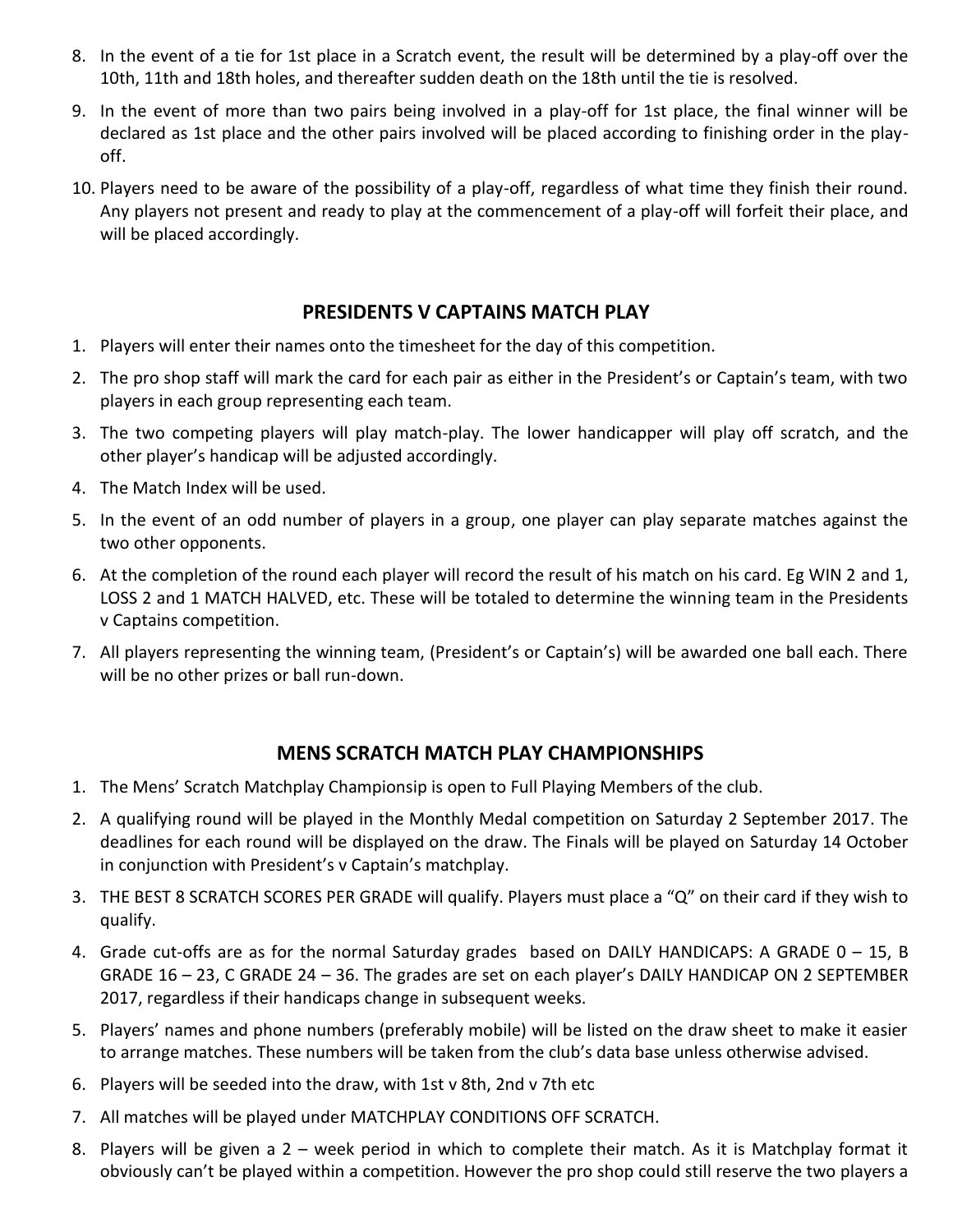place on the time sheet if they want to play their match on a Saturday. If the two players cannot agree on a suitable date and time the Match Committee will determine the date and time for the match. In extreme cases the Match Committee may have to declare a double forfeit.

- 9. In the event of a tie after 18 holes the match will continue from the 1st hole played until a winner is determined by winning a hole.
- 10. In the event of inclement weather causing a match to be either postponed or interrupted, the two opponents shall negotiate a mutually agreeable resumption. In the case of a dispute the Match Committee will make this determination. NB In the case of an interruption not being agreed to by both players, the Match Committee will only order an interruption to the match if the course is considered by the Match Committee representative to be unplayable at that time.

## **MENS HANDICAP MATCH PLAY CHAMPIONSHIPS**

- 1. The Mens' Handicap Matchplay Championsip is open to Full Playing Members of the club.
- 2. A qualifying round will be played in the Monthly Medal competition on Saturday 1 April 2017. The deadlines for each round will be displayed on the draw. The Finals will be played on Saturday 13 May.
- 3. THE BEST 8 NETT SCORES PER GRADE will qualify. Players must place a "Q" on their card if they wish to qualify.
- 4. Grade cut-offs are as for the normal Saturday grades based on DAILY HANDICAPS: A GRADE 0 15, B GRADE 16 – 23, C GRADE 24 – 36. The grades are set on each player's DAILY HANDICAP ON 1 APRIL 2017, regardless if their handicaps change in subsequent weeks.
- 5. Players' names and phone numbers (preferably mobile) will be listed on the draw sheet to make it easier to arrange matches. These numbers will be taken from the club's data base unless otherwise advised.
- 6. Players will be seeded into the draw, with 1st v 8th, 2nd v 7th etc
- 7. All matches will be played under MATCHPLAY CONDITIONS OFF HANDICAP
- 8. The lower handicapped player will play off scratch, and the other player will play off the difference in their handicaps. The Matchplay index will be used..
- 9. Players will be given a 2 week period in which to complete their match. As it is Matchplay format it obviously can't be played within a competition. However the pro shop could still reserve the two players a place on the time sheet if they want to play their match on a Saturday. If the two players cannot agree on a suitable date and time the Match Committee will determine the date and time for the match. In extreme cases the Match Committee may have to declare a double forfeit.
- 10. In the event of a tie after 18 holes the match will continue from the 1st hole played until a winner is determined by winning a hole.
- 11. In the event of inclement weather causing a match to be either postponed or interrupted, the two opponents shall negotiate a mutually agreeable resumption. In the case of a dispute the Match Committee will make this determination. NB In the case of an interruption not being agreed to by both players, the Match Committee will only order an interruption to the match if the course is considered by the Match Committee representative to be unplayable at that time.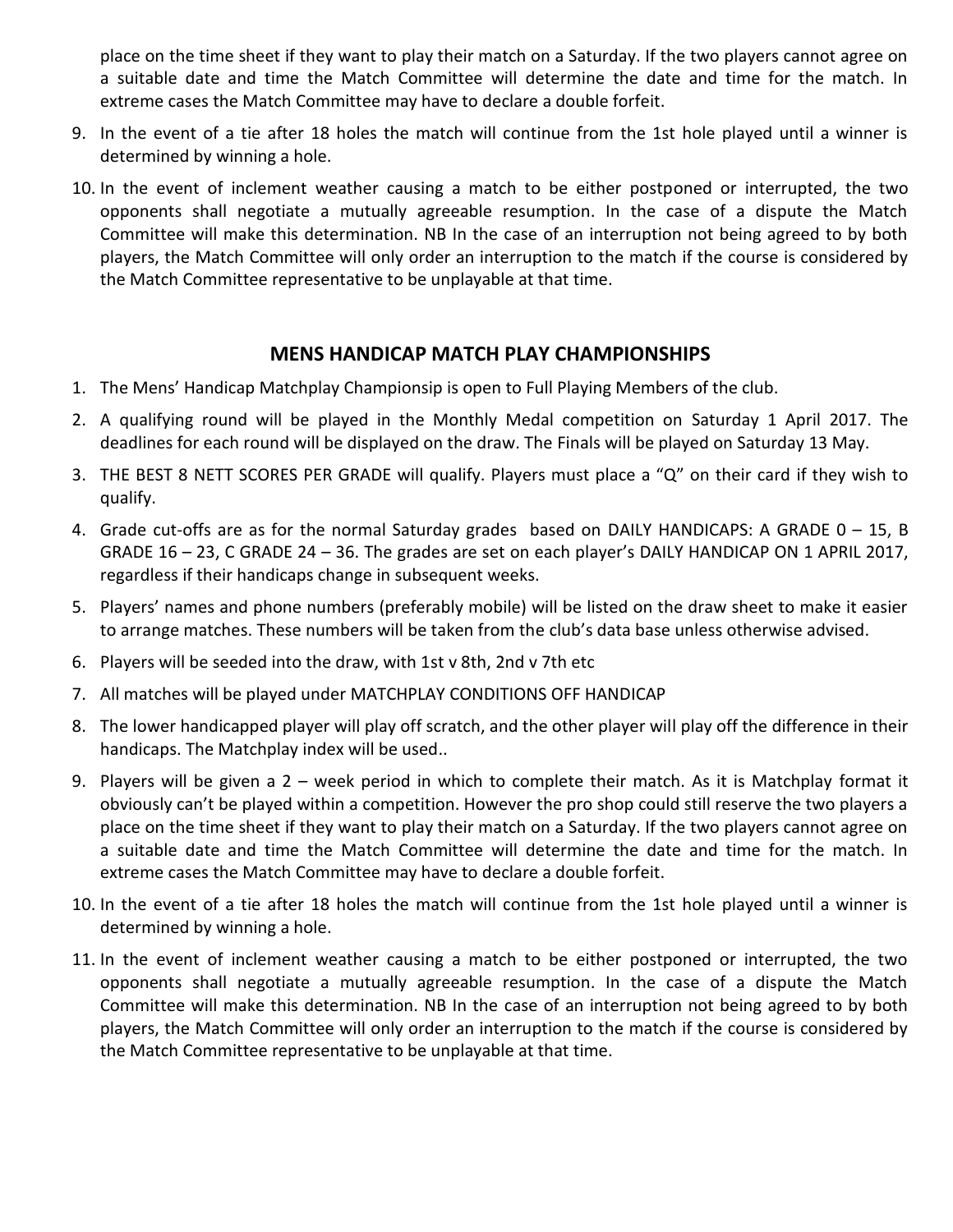## **MOSES SINGLES KNOCKOUT Not played in 2017.**

- 1. The format for the event will be an 18 hole Stableford qualifying round, with 8 players per course to qualify.
- 2. Each year there will be a Wednesday and a Saturday Singles Knockout.
- 3. All who play in the qualifying round are eligible. Players must put a Q on their card if they wish to qualify.
- 4. Players will play off their Daily Handicap on each round of the competition.
- 5. In the event of a tie for any qualifying position the Golf Australia count-back system will apply.
- 6. The two opposing players in a round of the knockout must play in the same competition on the same course. It would be preferable for them to play in the same group. The result of each knockout "match" will be the better score of the two players in each "match". Normal count-back procedures apply in the event of a tie.
- 7. It is preferable for each "match" to be played as scheduled in the fixture book. However the two players involved in each "match" can agree to play at an alternative time. If consensus cannot be reached the Match Committee will specify a date for the "match". Unless the Match Committee determines that exceptional circumstances exist, each match must be played on or before the deadline published in the Fixture book.
- 8. If the opposing players in a match agree to play as a social round, it will be under Stableford scoring, and played off the blue markers.
- 9. There will be a winner and a runner up for the event.

# **TAYLOR MADE STABLEFORD CHALLENGE**

- 1. The competition will be played over five rounds throughout the year in A, B and C grades.
- 2. Scores will be recorded for each grade in each round.
- 3. Winners and placings for the Overall Prizes for the Year will be in A, B and C grades. The results will be determined by each player's best three rounds.
- 4. Players will play off their Daily Handicap in each round of the competition.
- 5. A player's grade for a round of the Black Plate Challenge will be determined by his Daily Handicap on the day of competition. A player's overall score for the Challenge will be calculated by his best 3 rounds in a particular grade.
- 6. Ties in each round will be determined by the GA count-back system. Ties in the Overall Championship will be determined by the scores in each player's most recent of their best three rounds, and then in the previous rounds in reverse order until the tie is resolved.
- 7. On Taylor Made Challenge rounds there will be an additional green fee of \$1 per player. This will be used to provide additional prize money.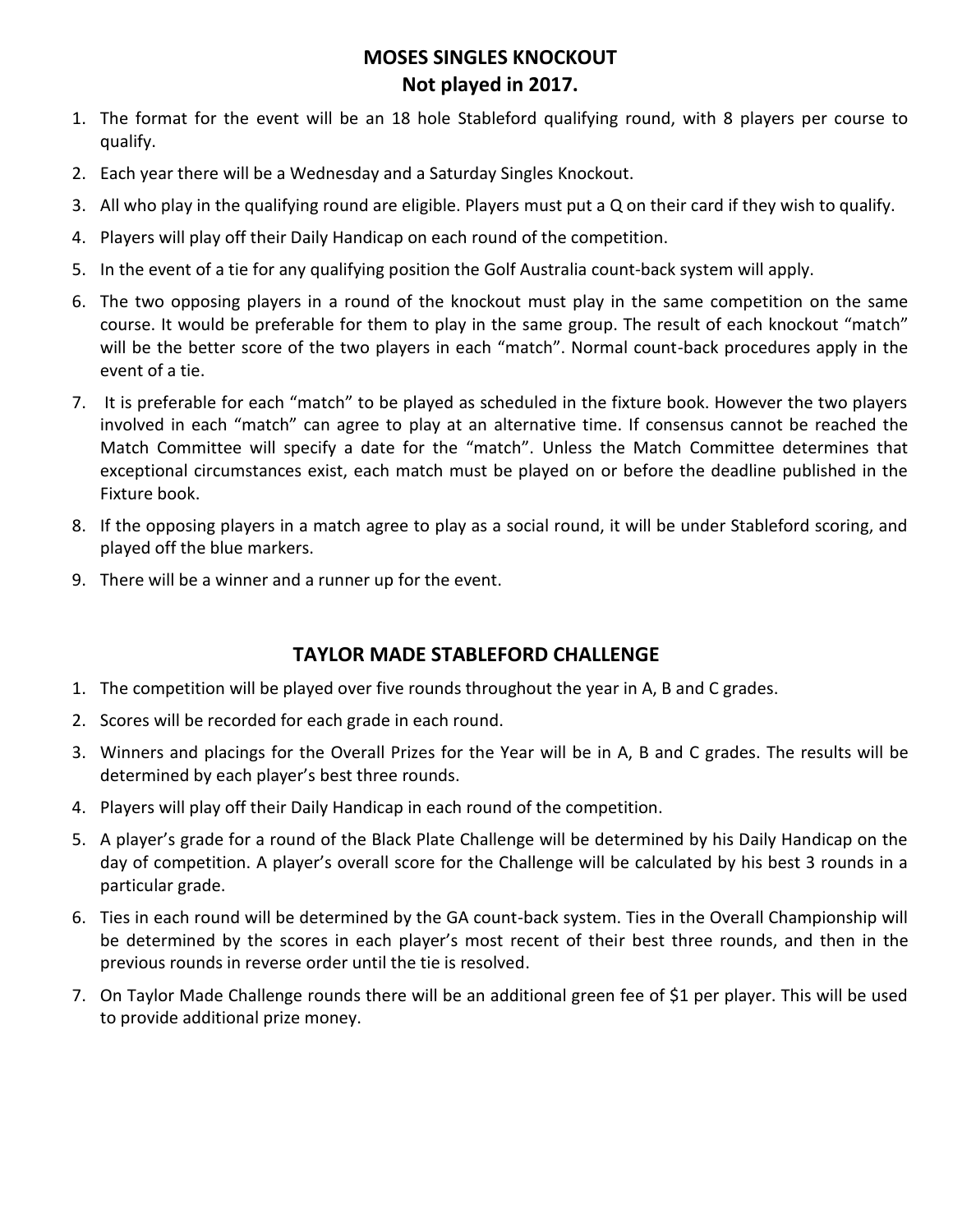# **SURESHOT MENS 4BBB NOT PLAYED IN 2017**

- 1. The Keno Mixed 4BBB will be played over one 18 hole round of 4BBB Stableford.
- 2. The event will be played on two courses.
- 3. There will be a winning pair and runner-up pair on each course.
- 4. In the event of a tie the Golf Australia count-back system will be used.

### **BLUE WATER GRILL CUP AND CHALLENGE**

- 1. The BLUE WATER GRILL CUP will be a 2 Man Ambrose event and will be played as two 18 hole events during the year.
- 2. Normal 2 Man Ambrose rules will apply, except that each pair must use a minimum of 6 tee shots per player.
- 3. 1st, 2nd and 3rd placings will be declared at each event.
- 4. The best total score per pair over the two events will determine the winners and runners up in the BLUE WATER GRILL CUP. A perpetual trophy will be provided for the winners plus small trophies to be presented to the winners.
- 5. In the event of a tie the Golf Australia count-back system will be used.
- 6. The BLUE WATER GRILL CHALLENGE will be a single Stableford event played on the other course on the day of the Blue Water Grill Cup. The event will be played in A, B and C grades.
- 7. The two Blue Water Grill Challenge events will be stand-alone events, and there will be no overall winner.

### **L & Z CHALMERS TROPHY MIXED 4BBB STABLEFORD**

- 1. This event is played over seven designated Mixed 4BBB Stableford events throughout the year.
- 2. The event is open to members of Nelson Bay Golf Club. However a visiting pair may win an event in the competition. Members' points towards the Overall championship will be adjusted accordingly.
- 3. This event is for stand-alone pairs only. ie No "swingers" allowed.
- 4. Because this event is played in conjunction with an individual Stableford Medley event, each pair will be required to complete an extra card. It is the responsibility of the players to ensure that all details, including handicaps, are listed correctly on the cards. These cards will be sorted manually so they should be placed in the appropriate box at the Match desk. Individual scores for the Individual event in conjunction should still be entered into the kiosk computer.
- 5. As a general rule, the \$200 sponsors' money will be allocated to the L & Z Chalmers place-getters. The individual prizes, NTPs and ball run-down will be taken out of Trophy money for the day. However the Match duty person on the day has discretion to vary this according to circumstances, player numbers etc.
- 6. Points will be awarded to the top 5 place-getters in each event, with 5 points for 1st, 4 for 2nd , down to 1 point for 5th.
- 7. Points will be awarded separately to men and ladies, (ie different pairings may play in different rounds). There will be a Men's Winner and a Ladies Winner in the overall championship for the year.
- 8. In the event of a tie in a round, the Golf Australia count-back system will be used.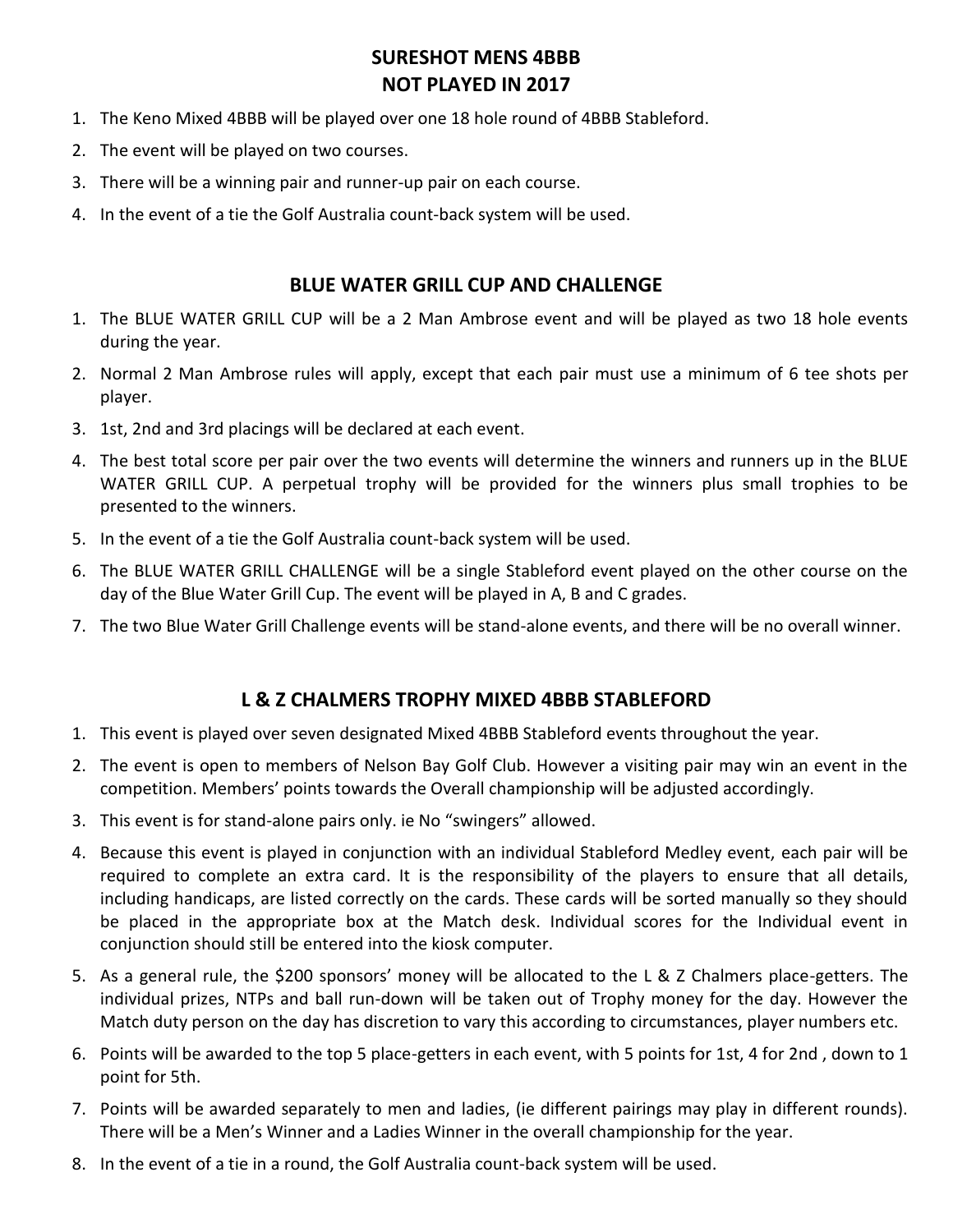- 9. In the event of a tie in the overall championship for Men's or Ladies, the player with the most number of wins will be declared the winner. If a tie still exists the winner will be determined by the most recent win.
- 10. For L & Z Chalmers events, the Men will play off the blue markers, and the **Ladies will play off the red markers**.

# **KENO MIXED 4BBB NOT PLAYED IN 2017**

- 1. The Keno Mixed 4BBB will be played over one 18 hole round of 4BBB Stableford.
- 2. There will be a winning pair and runner-up pair. In the event of a tie the Golf Australia count-back system will be used.

## **MIXED FOURSOMES CHAMPIONSHIP**

- 1. The Mixed Foursomes Championship is open to Full Playing members of the club.
- 2. The Mixed Foursomes Championships will consist of 1 X 27 holes stroke foursomes round.
- 3. Men will hit off on the odd-numbered holes and the ladies will hit off on the even-numbered holes.
- 4. There will be Scratch and Nett winners and runners-up.
- 5. Annual presentations will be made to the winners and runners up in the Scratch and Nett events.
- 6. In the Nett event the handicap for each pair will be 3/4 of their total handicap.
- 7. In the event of a tie in the Nett event, and for 2nd place in the scratch event, the Golf Australia count-back system will be used.
- 8. In the event of a tie for 1st place in a Scratch event, the result will be determined by a play-off over the 10th, 11th and 18th holes, and thereafter sudden death on the 18th until the tie is resolved.
- 9. In the event of more than two pairs being involved in a play-off for 1st place, the final winner will be declared as 1st place and the other pairs involved will be placed according to finishing order in the playoff.
- 10. Players need to be aware of the possibility of a play-off, regardless of what time they finish their round. Any players not present and ready to play at the commencement of a play-off will forfeit their place, and will be placed accordingly.

### **WATER WONDERLAND TOURNAMENT**

This event is played over two Stableford rounds for Men on the Saturday and Sunday of the June Long Weekend. Rules and Conditions for the event appear in a separate document.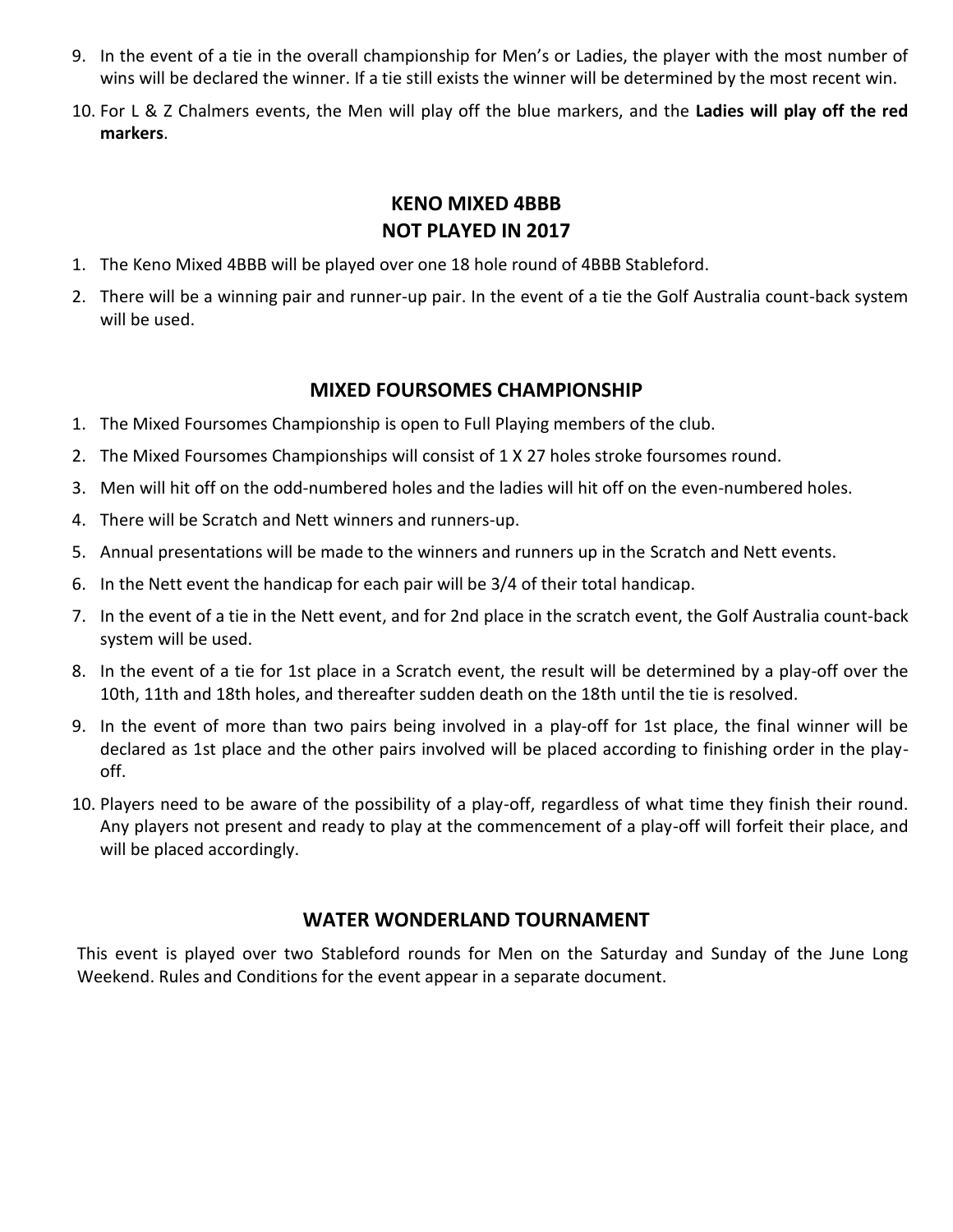### **SPRING CUP**

This event is played over four Stableford rounds for Mens and Ladies at various courses on Monday, Tuesday, Thursday and Friday, 14, 15, 17 and 18 August 2017. Rules and Conditions for the event appear in a separate document.

This event is for **visiting golfers only**, and is not available to members.

## **NELSON BAY SOCIAL CLUBS CHALLENGE**

- 1. The tournament is contested in a pairs format, with divisions for Men, Ladies and Mixed.
- 2. Day 1 (Friday 27 October 2017) will be a 4BBB event, and Day 2 (Sunday 29 October) will be a 2 Person Ambrose event.
- 3. Players may play in one or both days of the tournament. However they must play in both days to be eligible for the overall prizes.
- 4. Daily prizes will be awarded overall rather than per division.
- 5. There will be a Club Championship prize which will be calculated by the total of the best 2 scores for each club on each day. This includes scores for players who played in only one day of the event.
- 6. Full Rules and Tournament Conditions are set out in a separate document.

# **ECLECTIC COMPETITION NOT CONTESTED IN 2017**

- 1. The Mens Eclectic competition is open to all Saturday competition players (members of NBGC)
- 2. It is based on each individual player's scores on each of the club's courses (holes  $1 27$ ).
- 3. At the end of the competition each player's scores will be totaled, and half his handicap will be deducted to arrive at the final score.
- 4. The competition commences on the first Saturday competition in February, and it will conclude at the October Monthly Medal. It does not include special events, ie Water Wonderland.
- 5. There will be one division only, with prizes for 1st, 2nd and 3rd. However if numbers permit, the Match Committee may institute grades.
- 6. The entry fee is \$5 per person, with entry envelopes available from the Match desk or reception during January.
- 7. Prize money (total of entry fees) will be based on the divisions created.
- 8. Handicaps will be used for the final result. They will be applied at the last Monthly Medal event for the year (October).